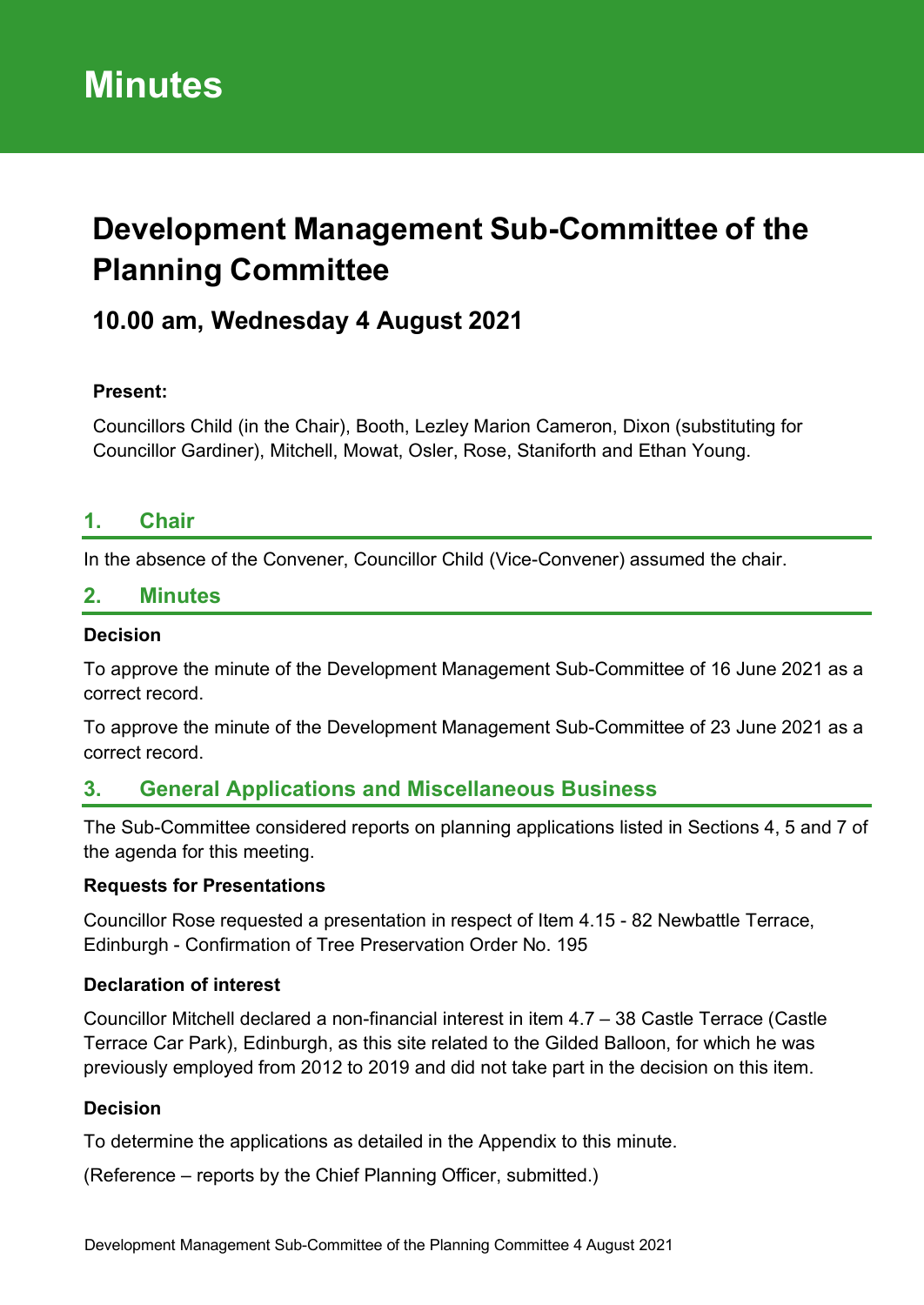# **4. 82 Newbattle Terrace, Edinburgh**

Details were provided of an application for confirmation of Tree Preservation Order No. 195 at 82 Newbattle Terrace, Edinburgh.

The Chief Planning Officer gave details of the proposals and the planning considerations involved and recommended that the order be confirmed.

#### **Motion**

To confirm Tree Preservation Order No. 195 for the reasons given in section 3 of the report by the Chief Planning Officer.

moved by Councillor Child, seconded by Councillor Booth.

#### **Amendment**

To not confirm Tree Preservation Order No. 195.

moved by Councillor Rose, seconded by Councillor Dixon.

#### **Voting**

| For the motion:    | 8 votes |
|--------------------|---------|
| For the amendment: | 2 votes |

(For the motion: Councillors Child, Booth, Lezley Marion Cameron, Mitchell, Mowat, Osler, Staniforth and Ethan Young.)

(For the amendment: (Councillors Dixon and Rose.)

#### **Decision**

To confirm Tree Preservation Order No. 195 for the reasons given in section 3 of the report by the Chief Planning Officer.

(Reference – report by the Chief Planning Officer, submitted.)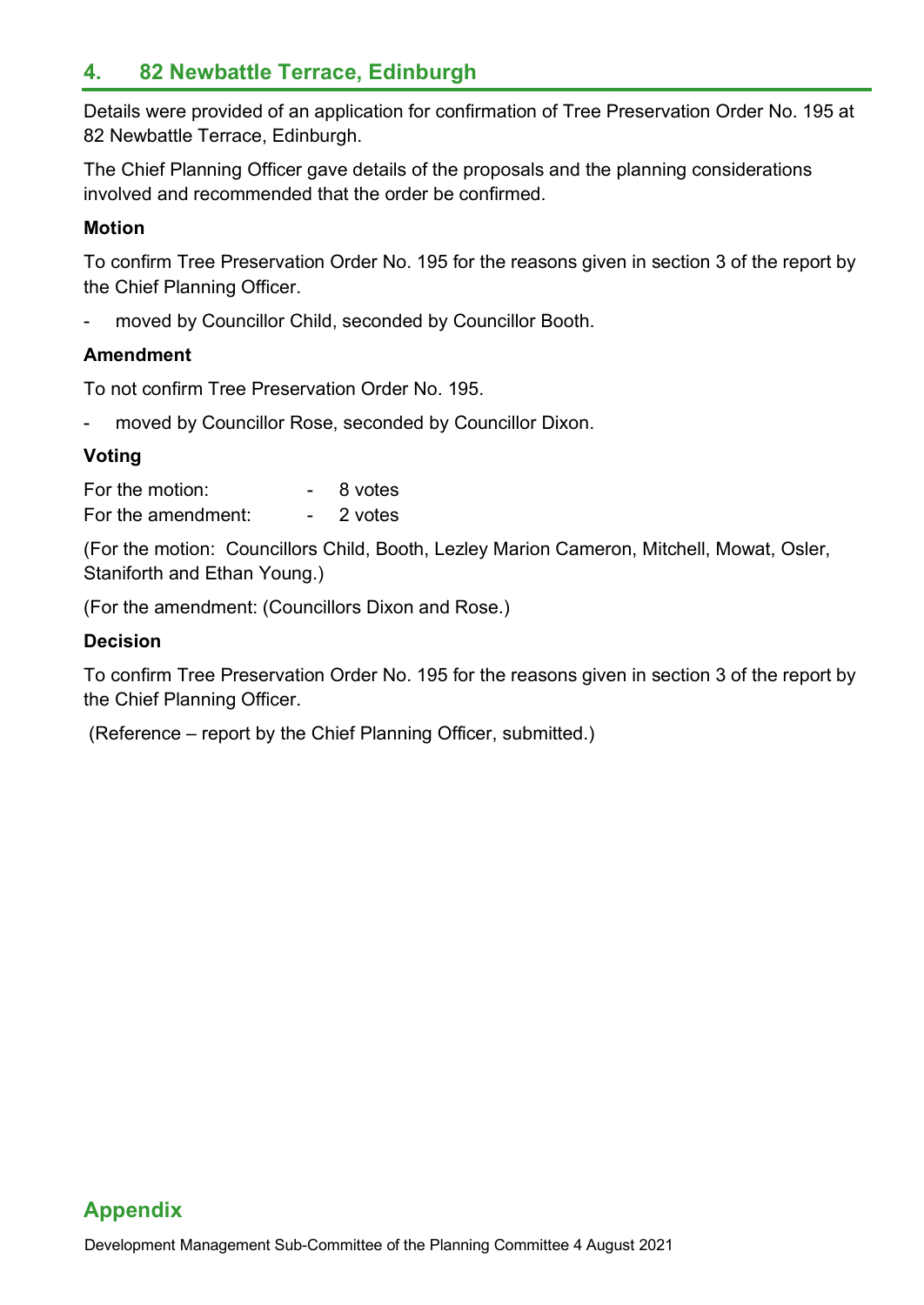| Agenda Item No. /<br><b>Address</b>                                                                                                                                                                                                            | <b>Details of Proposal/Reference No</b>                                                                                                                                                                                                                                                                                                                                                                                                                                              | <b>Decision</b>                          |  |  |  |
|------------------------------------------------------------------------------------------------------------------------------------------------------------------------------------------------------------------------------------------------|--------------------------------------------------------------------------------------------------------------------------------------------------------------------------------------------------------------------------------------------------------------------------------------------------------------------------------------------------------------------------------------------------------------------------------------------------------------------------------------|------------------------------------------|--|--|--|
| Note: Detailed conditions/reasons for the following decisions are contained in the statutory<br>planning register.                                                                                                                             |                                                                                                                                                                                                                                                                                                                                                                                                                                                                                      |                                          |  |  |  |
| 4.1 – <b>Report for</b><br>forthcoming<br>application by<br><b>Bankfoot APAM. for</b><br><b>Proposal of</b><br><b>Application Notice at</b><br><b>Gyle Centre, Gyle</b><br><b>Avenue, Edinburgh</b>                                            | Proposed mixed use redevelopment<br>of centre including new/relocated<br>commercial and retail floorspace,<br>transport interchange infrastructure,<br>car parking, access, servicing and<br>associated works, Class 9 houses<br>/sui generis flats, community<br>facilities (Class 10), leisure (Class<br>11), public realm, commercial<br>(Classes 1, 2 and 3), business<br>(Class 4), hotel (Class 7), senior<br>living accommodation (Class 8) -<br>application no. 21/03130/PAN | To note the key issues at this<br>stage. |  |  |  |
| 4.2 - Report for<br>forthcoming<br>application by<br><b>Edinburgh Marina</b><br><b>Holdings Limited. for</b><br><b>Proposal of</b><br><b>Application Notice at</b><br><b>Granton Harbour,</b><br><b>West Harbour Road,</b><br><b>Edinburgh</b> | Mixed use development containing<br>residential flats, houses and<br>commercial/retail units - application<br>no. 21/03177/PAN                                                                                                                                                                                                                                                                                                                                                       | To note the key issues at this<br>stage. |  |  |  |
| 4.3 – Report for<br>forthcoming<br>application by CALA<br><b>Management Ltd. for</b><br><b>Proposal of</b><br><b>Application Notice at</b><br><b>Land North of</b><br><b>Newmills Road,</b><br><b>Currie/Balerno</b>                           | Mixed use development including<br>houses (Class 9), flats (Sui<br>Generis), care home (Class 8), retail<br>(Class 1), commercial (Classes 2, 3)<br>and sui generis), business (Class 4),<br>education and community facilities<br>(Class 10), mobility hub, open space<br>and landscaping, access and all<br>associated infrastructure -<br>application no. 21/03334/PAN                                                                                                            | To note the key issues at this<br>stage. |  |  |  |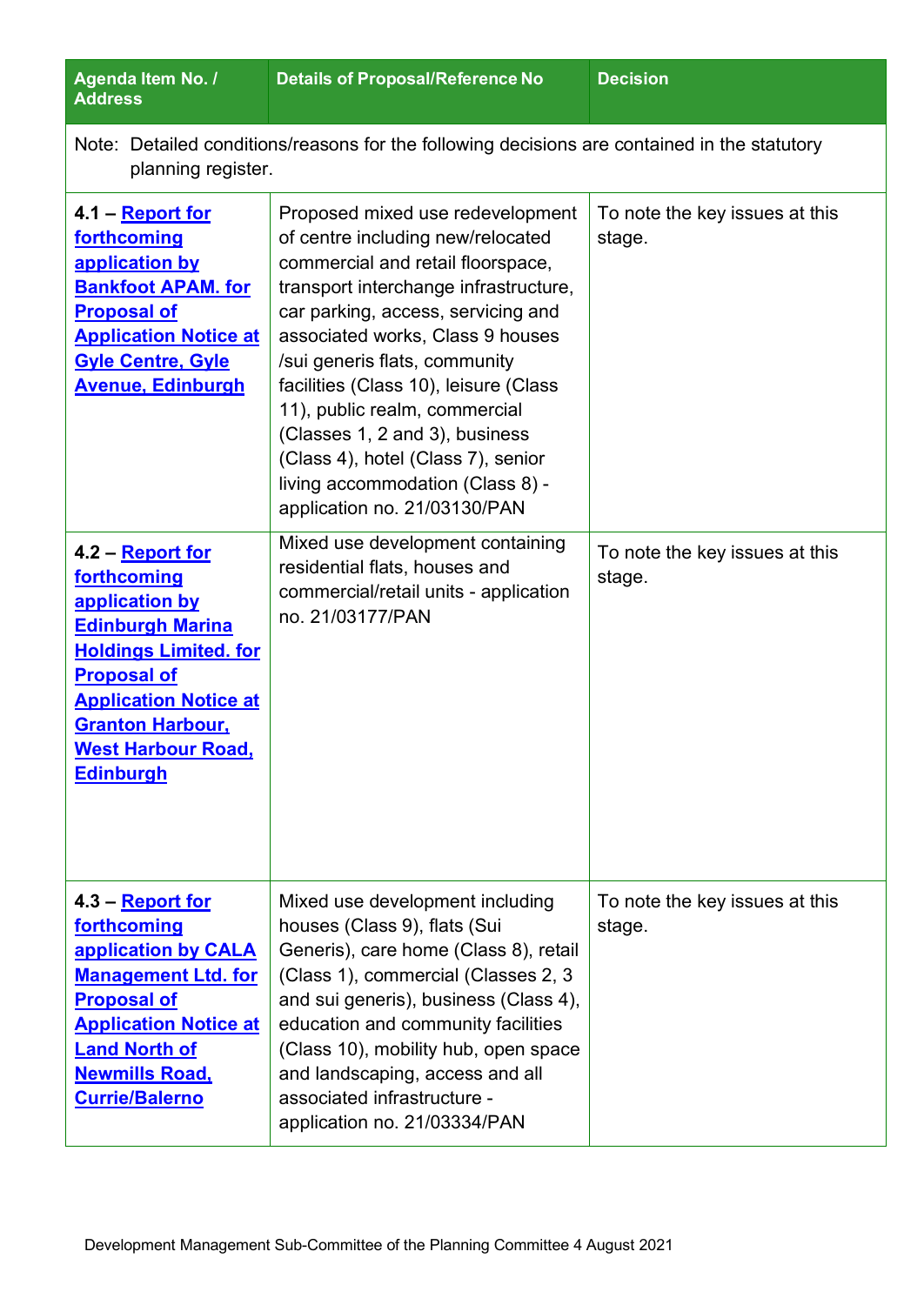| Agenda Item No. /<br><b>Address</b>                                                             | <b>Details of Proposal/Reference No</b>                                                                                                                                                                                                                                                            | <b>Decision</b>                                                                                                                                                          |
|-------------------------------------------------------------------------------------------------|----------------------------------------------------------------------------------------------------------------------------------------------------------------------------------------------------------------------------------------------------------------------------------------------------|--------------------------------------------------------------------------------------------------------------------------------------------------------------------------|
| $4.4 - 2-4$ Abbey<br><b>Mount, Edinburgh</b>                                                    | Change of use and alterations to<br>form 11 short term let studio<br>apartments and cafe - application<br>no. 20/05581/FUL                                                                                                                                                                         | To GRANT planning permission<br>subject to the conditions, reasons<br>and informatives as set out in<br>section 3 of the report by the<br><b>Chief Planning Officer.</b> |
| 4.5 - 2-4 Abbey<br><b>Mount, Edinburgh</b>                                                      | Conversion and alterations of<br>existing tenement building to form<br>two short-term let studio apartments<br>and community cafe/restaurant.<br>Demolition works/alterations of un-<br>listed rear hall building to form 9<br>short-term let studios apartments -<br>application no. 20/05603/LBC | To GRANT listed building<br>consent subject to the<br>informatives as set out in section<br>3 of the report by the Chief<br>Planning Officer.                            |
| 4.6 - 41 Barony<br><b>Street, Edinburgh</b>                                                     | Change of use from a residential<br>property to short term commercial<br>visitor accommodation - application<br>no. 21/02615/FUL                                                                                                                                                                   | To GRANT planning permission<br>subject to the informatives as set<br>out in section 3 of the report by<br>the Chief Planning Officer.                                   |
| 4.7 - 38 Castle<br><b>Terrace (Castle</b><br><b>Terrace Car Park),</b><br><b>Edinburgh</b>      | Erection of temporary stage and<br>raised seating area - application no.<br>21/03418/FUL                                                                                                                                                                                                           | To GRANT planning permission<br>subject to the conditions and<br>reasons as set out in section 3 of<br>the report by the Chief Planning<br>Officer.                      |
| 4.8 - 4 Clifton Road,<br><b>Newbridge</b>                                                       | Replacement dwelling house -<br>application no. 21/00674/FUL                                                                                                                                                                                                                                       | To GRANT planning permission<br>subject to the informatives as set<br>out in section 3 of the report by<br>the Chief Planning Officer.                                   |
| <u>4.9 – 62 George</u><br><b>Square (George)</b><br><b>Square Gardens),</b><br><b>Edinburgh</b> | The installation of 2x temporary<br>venues and ancillary activities as<br>part of Edinburgh Festival Fringe -<br>application no. 21/03380/FUL                                                                                                                                                      | To GRANT planning permission<br>subject to the conditions and<br>reasons as set out in section 3 of<br>the report by the Chief Planning<br>Officer.                      |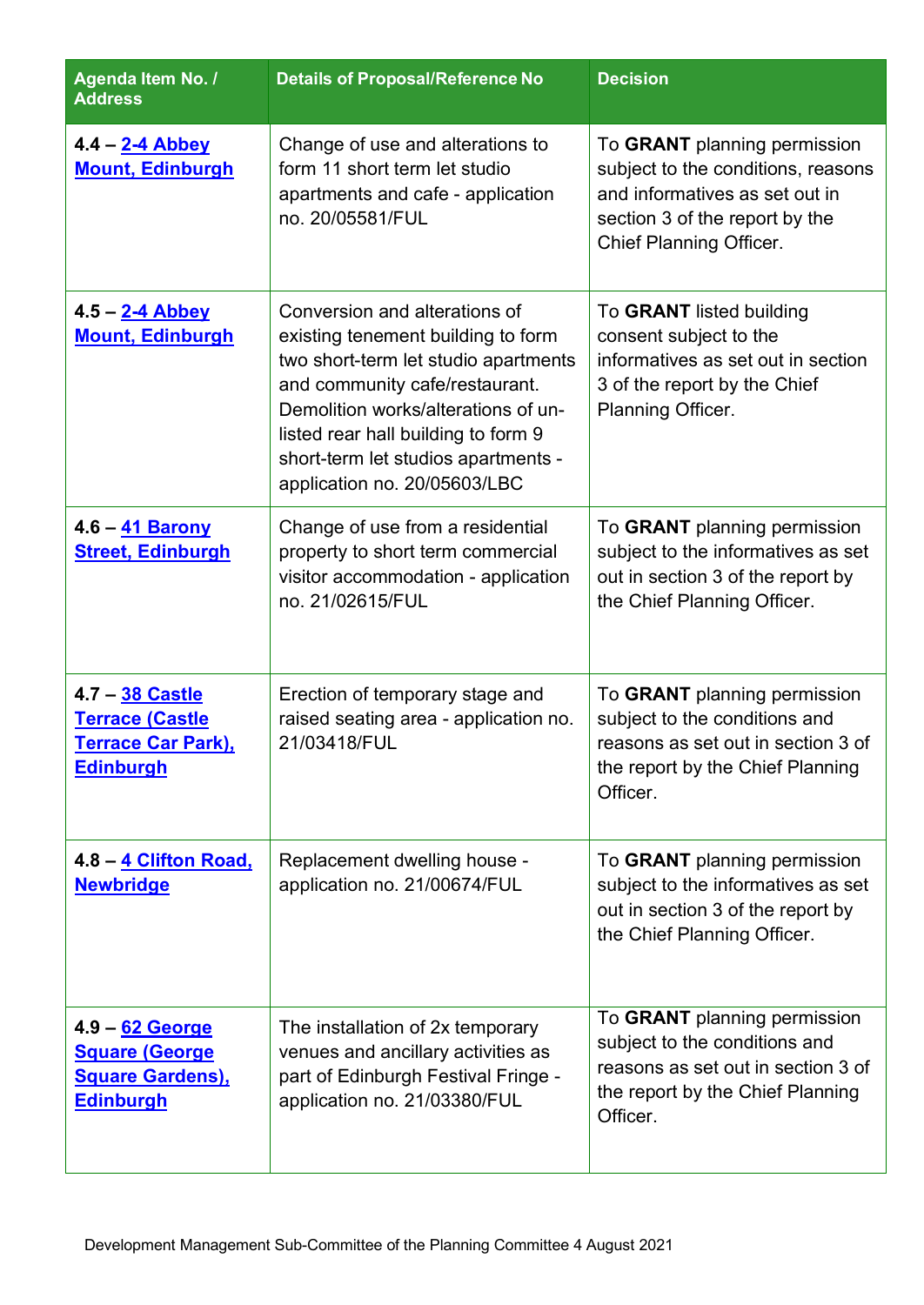| Agenda Item No. /<br><b>Address</b>                                                      | <b>Details of Proposal/Reference No</b>                                                                                                                                            | <b>Decision</b>                                                                                                                                                                         |
|------------------------------------------------------------------------------------------|------------------------------------------------------------------------------------------------------------------------------------------------------------------------------------|-----------------------------------------------------------------------------------------------------------------------------------------------------------------------------------------|
| 4.10 - 10 Gilmerton<br><b>Station Road (At</b><br>land 292 metres west<br>of), Edinburgh | Site remix and erection of 2<br>additional dwelling houses to<br>development consented under<br>planning permission 17/05883/AMC<br>(as amended) - application no.<br>20/05668/FUL | To GRANT planning permission<br>subject to the conditions, reasons<br>and informatives as set out in<br>section 3 of the report by the<br><b>Chief Planning Officer.</b>                |
| 4.11 - 68B (1F2)<br>Grassmarket,<br><b>Edinburgh</b>                                     | Change of use from residential to<br>short term business/holiday<br>accommodation - application no.<br>21/02351/FUL                                                                | To REFUSE planning permission<br>for the reasons given in section 3<br>of the report by the Chief<br>Planning Officer.                                                                  |
| 4.12 - 49 Mitchell<br><b>Street, Edinburgh</b>                                           | Extension to hotel - application no.<br>21/00880/FUL                                                                                                                               | To GRANT planning permission<br>subject to the conditions,<br>reasons, informatives and a legal<br>agreement as set out in section 3<br>of the report by the Chief<br>Planning Officer. |
| 4.13 - 49 Mitchell<br><b>Street, Edinburgh</b>                                           | Extension to hotel - application no.<br>21/03006/LBC                                                                                                                               | To GRANT listed building<br>consent subject to the conditions,<br>reasons and informatives as set<br>out in section 3 of the report by<br>the Chief Planning Officer.                   |
| <u>4.14 – 2 Mortonhall</u><br><b>Park Terrace,</b><br><b>Edinburgh</b>                   | To create a 2-bedroom level access<br>house in the garden of 2 Mortonhall<br>Park Terrace - application no.<br>21/01786/FUL                                                        | To REFUSE planning permission<br>for the reasons given in section 3<br>of the report by the Chief<br>Planning Officer.                                                                  |
| 4.15 - 82 Newbattle<br><b>Terrace, Edinburgh</b>                                         | <b>Confirmation of Tree Preservation</b><br>Order No. 195                                                                                                                          | To CONFIRM Tree Preservation<br>Order No. 195.<br>(On a division.)                                                                                                                      |